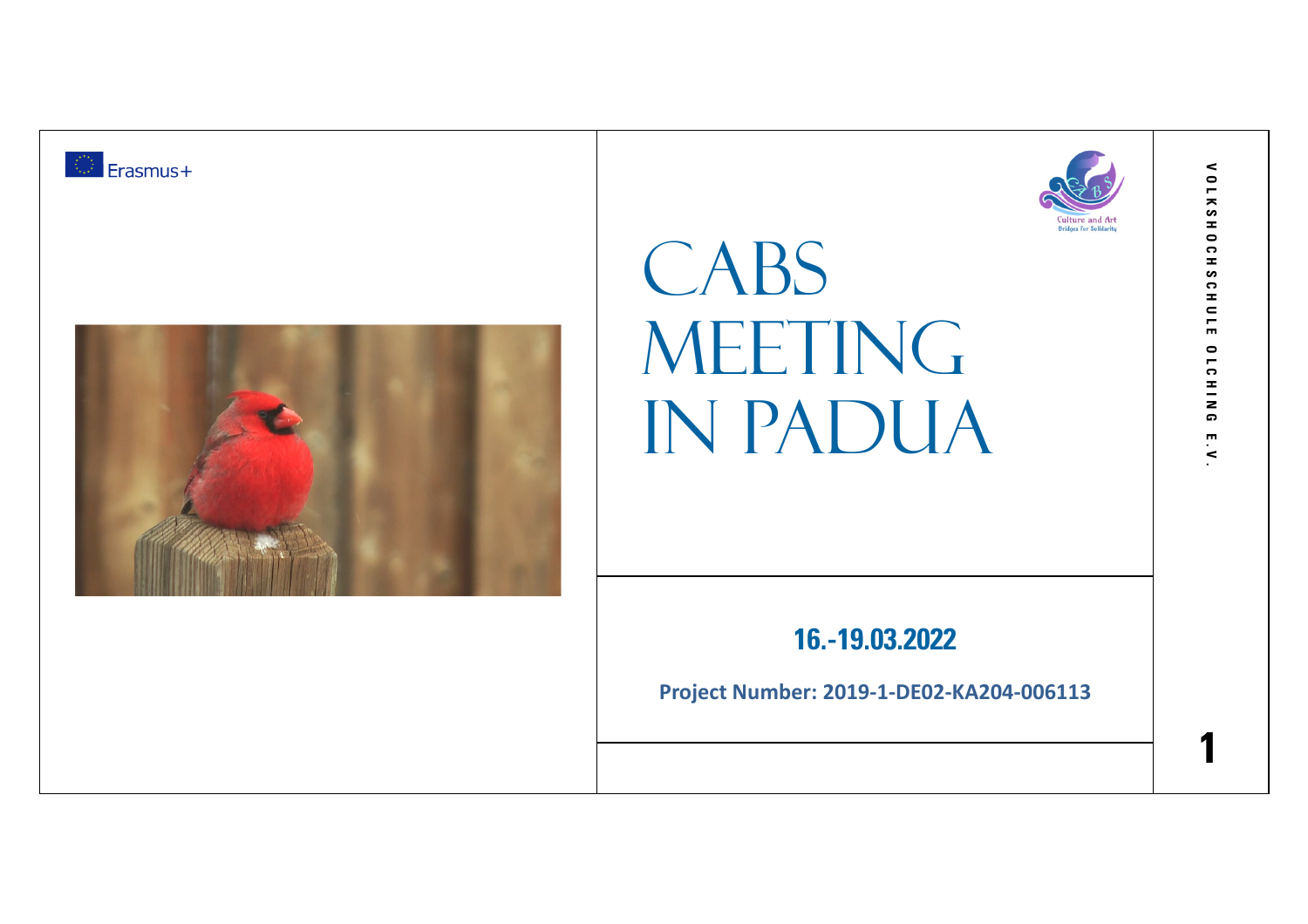

e.g.<br>https://en.wikipedia.org/wiki/Le\_D%C3%A9jeuner\_sur\_l%27herbe

|      | <b>Group "Hot Dogs"</b>                                                                           |
|------|---------------------------------------------------------------------------------------------------|
|      | Suggestions of topics to work with arts as a mean of<br>better understanding of European Cultures |
|      | Activity to be carried through in mixed groups                                                    |
|      | Choose 2-3 free art pictures in the web related to:                                               |
|      | <b>Representations of cuisine/meals as paintings</b>                                              |
|      | <b>Edouard Manet</b>                                                                              |
|      | Le Déjeuner sur l'herbe                                                                           |
| 1863 |                                                                                                   |
|      | huile sur toile                                                                                   |
|      | H. $207,0$ ; L. $265,0$ cm.                                                                       |
|      | Donation Etienne Moreau-Nélaton, 1906                                                             |
|      | © RMN-Grand Palais (Musée d'Orsay) / Benoît Touchard / Mathieu Rabeau                             |
|      | https://www.musee-orsay.fr/fr/oeuvres/le-dejeuner-sur-lherbe-904                                  |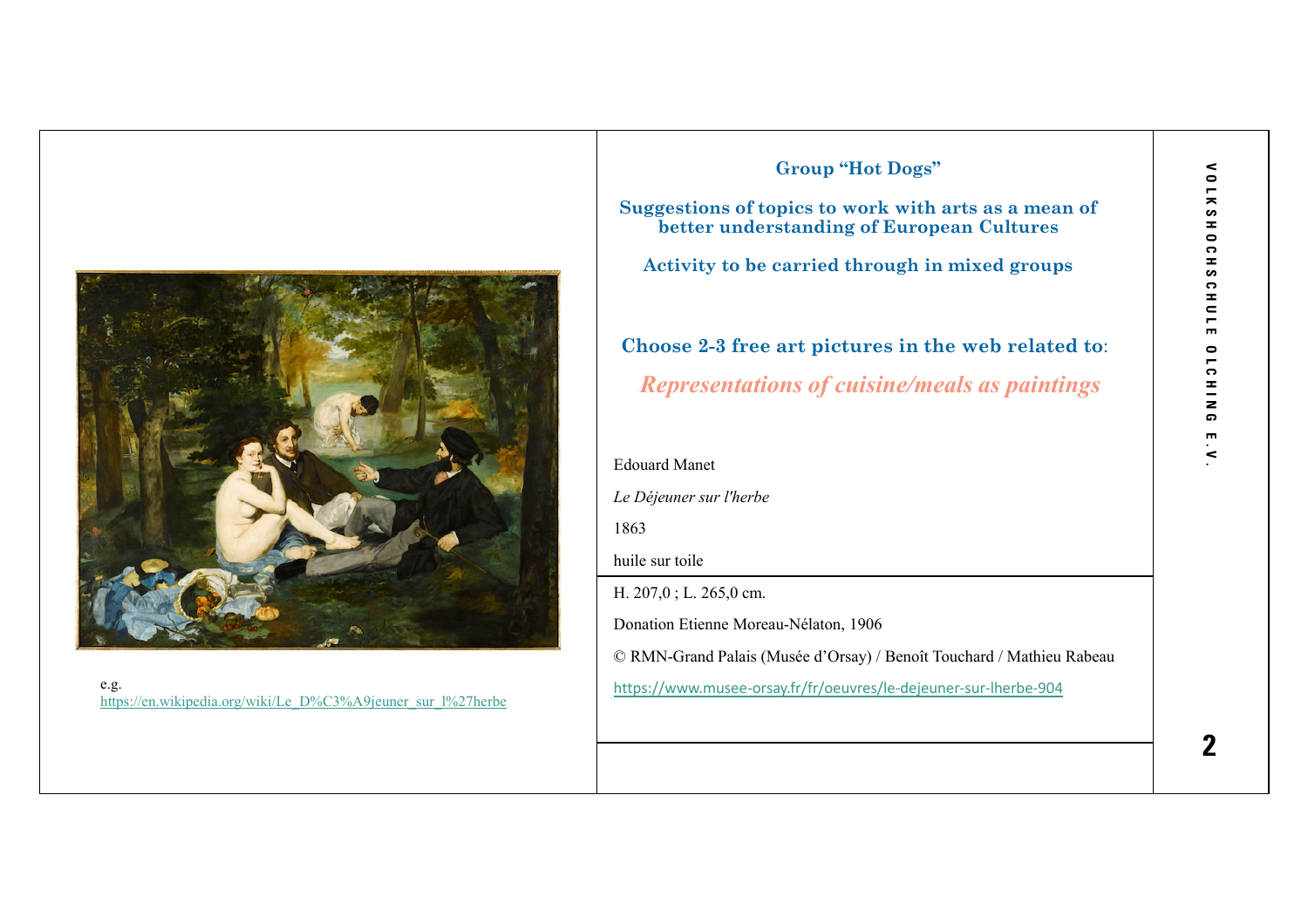| Discuss in your group how you could share the selected pictures with your students and what they<br>could learn from them. What activity could you create?                                                                                                                                                                                                                                                                                  |                                                                                                                                                                                                                 |  |  |  |
|---------------------------------------------------------------------------------------------------------------------------------------------------------------------------------------------------------------------------------------------------------------------------------------------------------------------------------------------------------------------------------------------------------------------------------------------|-----------------------------------------------------------------------------------------------------------------------------------------------------------------------------------------------------------------|--|--|--|
| You could answer some questions as approach to<br>the activity. For example:<br>• 1.a. When was the picture painted?<br>1.b. To which period of art does it belong?<br>1.c. What were the characteristics of the<br>period of art?<br>• 1.d. What kind of reaction could the<br>scenery provoke on the viewers of the<br>painting?<br>1.e. What does the scenery tell us about life<br>in that time?<br>• 1.f. What time of the year? Food? | Prepare activities/resources for each picture.<br>Use CABS activity file for the description.<br>To create an adequate resource use/test an online<br>tool that you know, or you want to discover and<br>share. |  |  |  |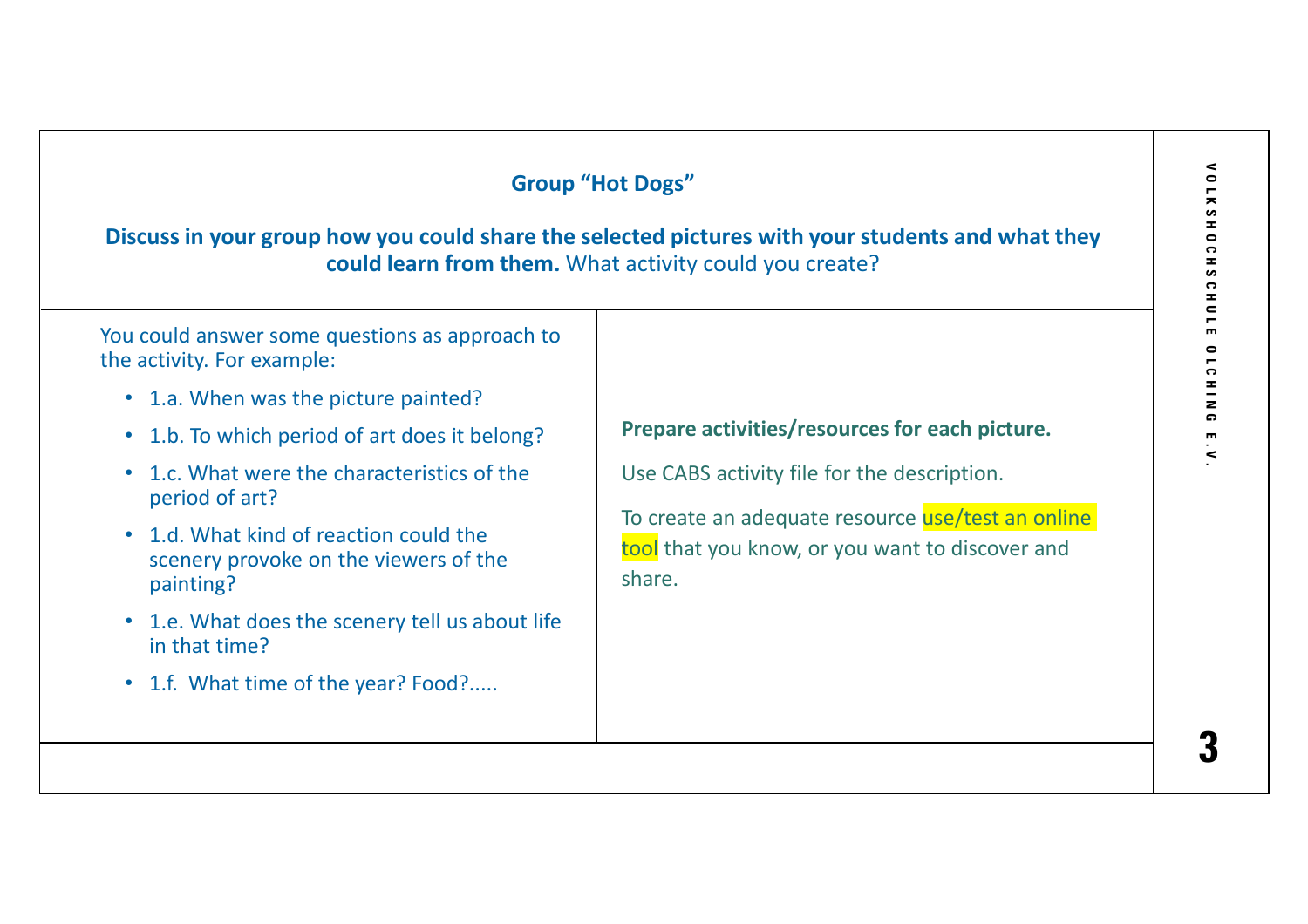

e.g. https://en.wikipedia.org/wiki/Arrival\_of\_the\_Normandy Train, Gare Saint-Lazare

**Group "Tchou-Tchou"Suggestions of topics to work with arts as a mean of better understanding of European CulturesActivity to be carried through in mixed groupsChoose 2-3 free art pictures in the web related to**:*Representations of means of transport as paintings*Claude Monet,*Arrival of the Normandy Train, Gare Saint-Lazare*, 1877,Art Institute of Chicago

**V O L K S H O C H S C H U L E O L C H I N G E . V . OLKSHOCHSCHULE 0 L C H I N G**  $\blacksquare$  $\prec$ 

 $\prec$ 

**4**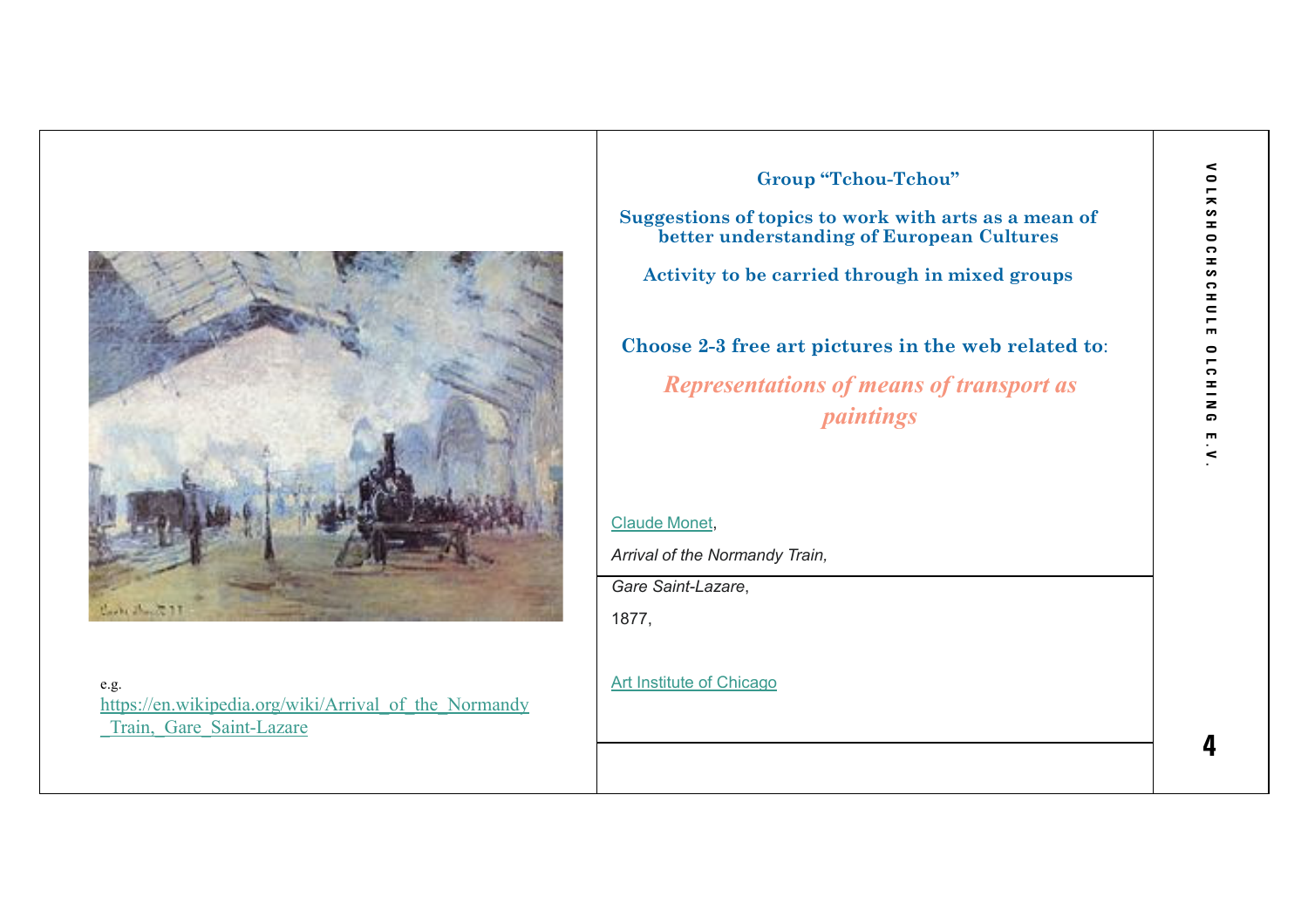| Discuss in your group how you could share the selected pictures with your students and what they<br>could learn from them. What activity could you create?                                                                                                                                                                                                                                                                                                       |                                                                                                                                                                                                              |  |  |  |
|------------------------------------------------------------------------------------------------------------------------------------------------------------------------------------------------------------------------------------------------------------------------------------------------------------------------------------------------------------------------------------------------------------------------------------------------------------------|--------------------------------------------------------------------------------------------------------------------------------------------------------------------------------------------------------------|--|--|--|
| You could answer some questions as approach to the<br>activity. For example:<br>• 1.a. When was the picture painted?<br>• 1.b. To which period of art does it belong?<br>• 1.c. What were the characteristics of the period<br>of art?<br>• 1.d. What kind of reaction could the scenery<br>provoke on the viewers of the painting?<br>1.e. What does the scenery tell us about life in<br>that time?<br>• 1.f. How do you imagine tourism at that time?<br>1.g. | Prepare activities/resources for each picture.<br>Use CABS activity file for the description.<br>To create an adequate resource use/test an online tool that<br>you know, or you want to discover and share. |  |  |  |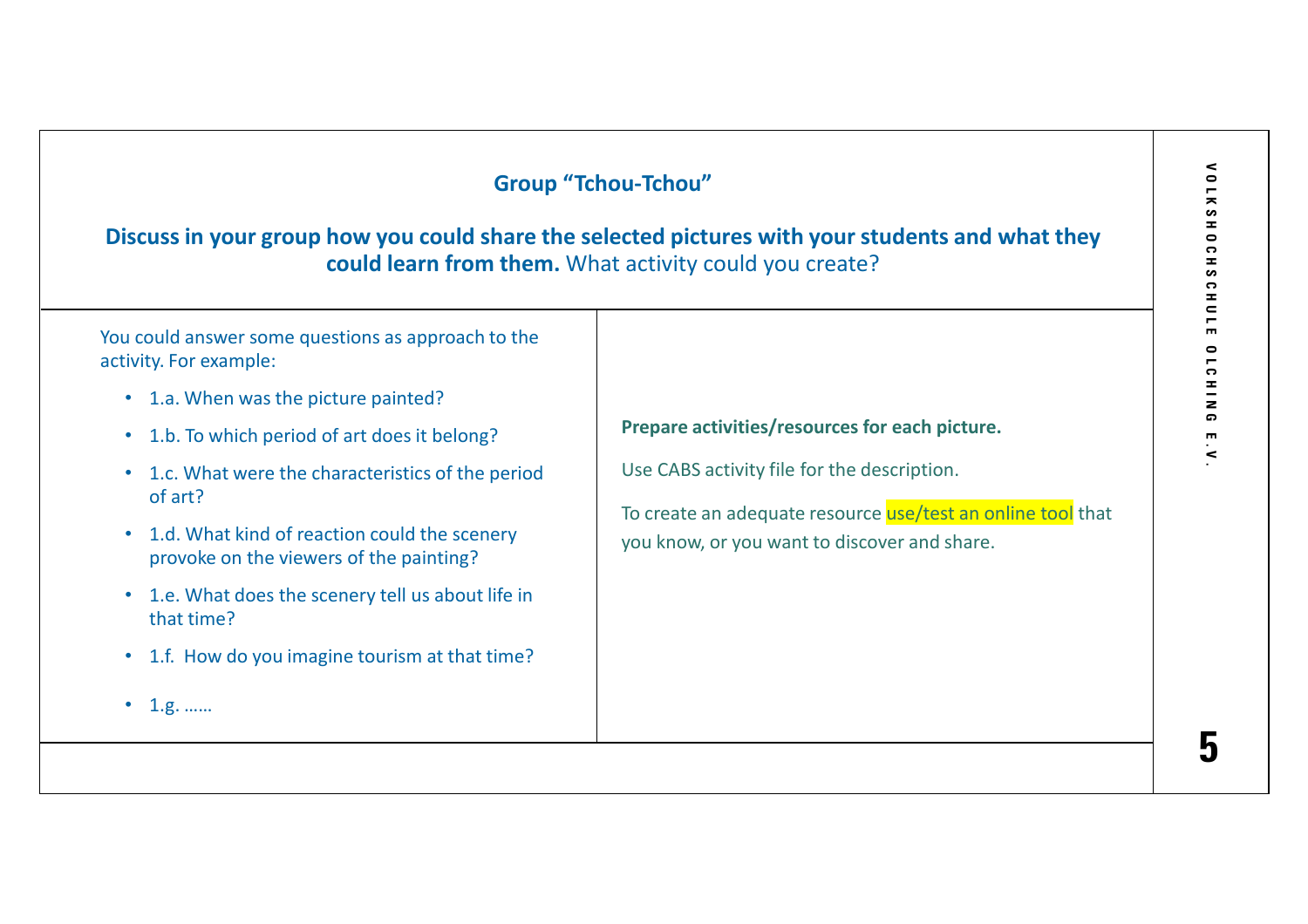



a)

b)

e.g. a) https://en.wikipedia.org/wiki/Industrial\_Revolution b) Construction of the first macadam road in the United States (1823). In the foreground, workers are breaking stones "so as not to exceed 6 ounces in weight or to pass a two-inch ring".

**Group "Gold and Silver"**

**Suggestions of topics to work with arts as a mean of better understanding of European Cultures**

**Activity to be carried through in mixed groups**

**Choose 2-3 free art pictures in the web related to**:*Representations of workaday world as paintings*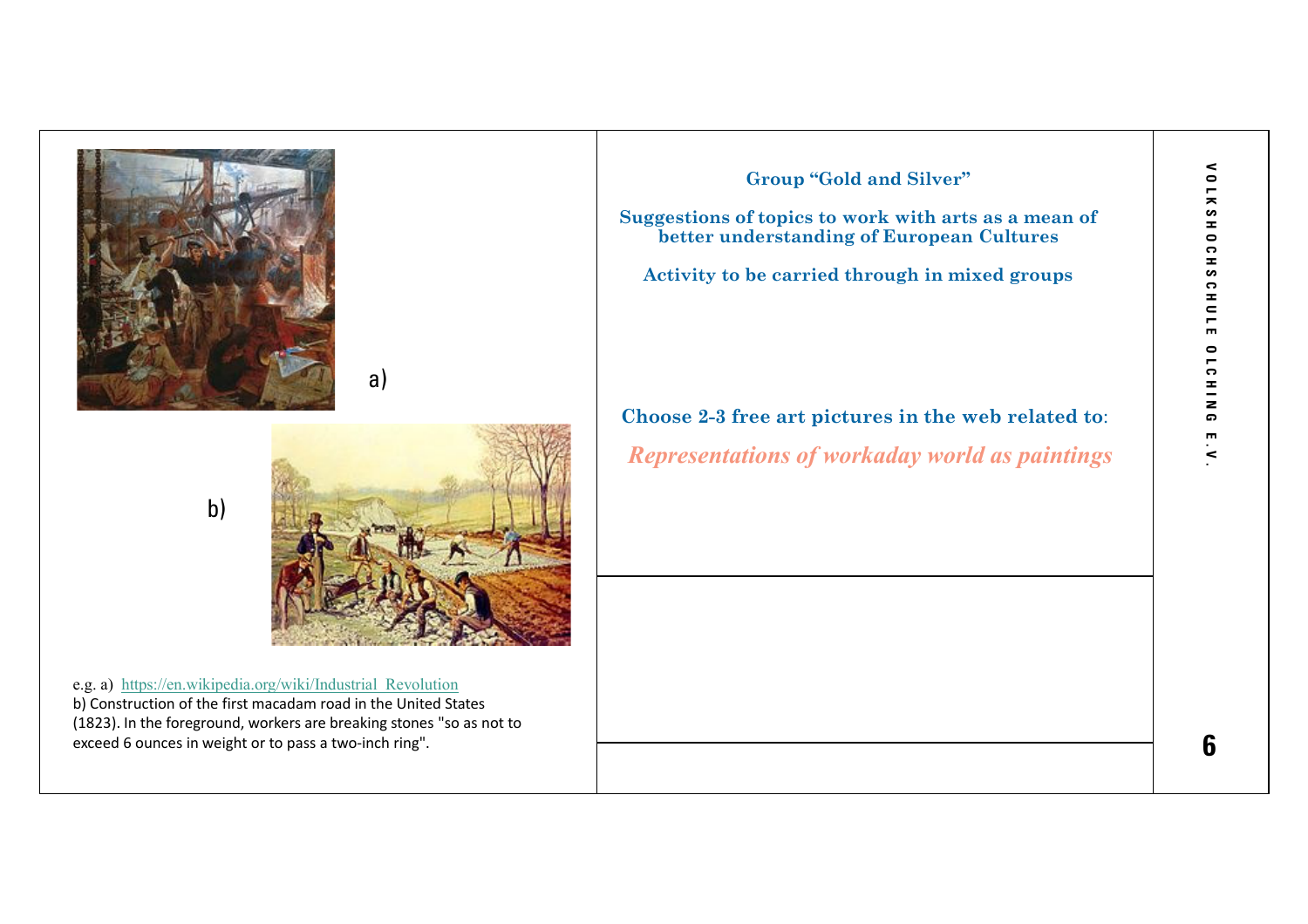## $\epsilon$ **V O L K S H O C H S C H U L E O L C H I N G E . V . Group "Gold and Silver"** $\bullet$  $\blacksquare$ KSH0CH **Discuss in your group how you could share the selected pictures with your students and what they could learn from them.** What activity could you create? 5  $\ddot{\bullet}$  $\pm$  $\overline{\phantom{0}}$ You could answer some questions as approach to  $\mathbf{m}$  $\bullet$ the activity. For example:**ICHIN** • 1.a. When was the picture painted?**Prepare activities/resources for each picture.**  $\bullet$ • 1.b. What does it represent? $\blacksquare$  $\prec$ Use CABS activity file for the description. • 1.c. How would you describe the working conditions?To create an adequate resource use/test an online • 1.d. What kind of reaction could the scenery tool that you know, or you want to discover and provoke on the viewers of the painting? share.• 1.e. What does the scenery tell us about life in that time? • 1.f. What has changed/been improved?• 1.e.g. etc... **7**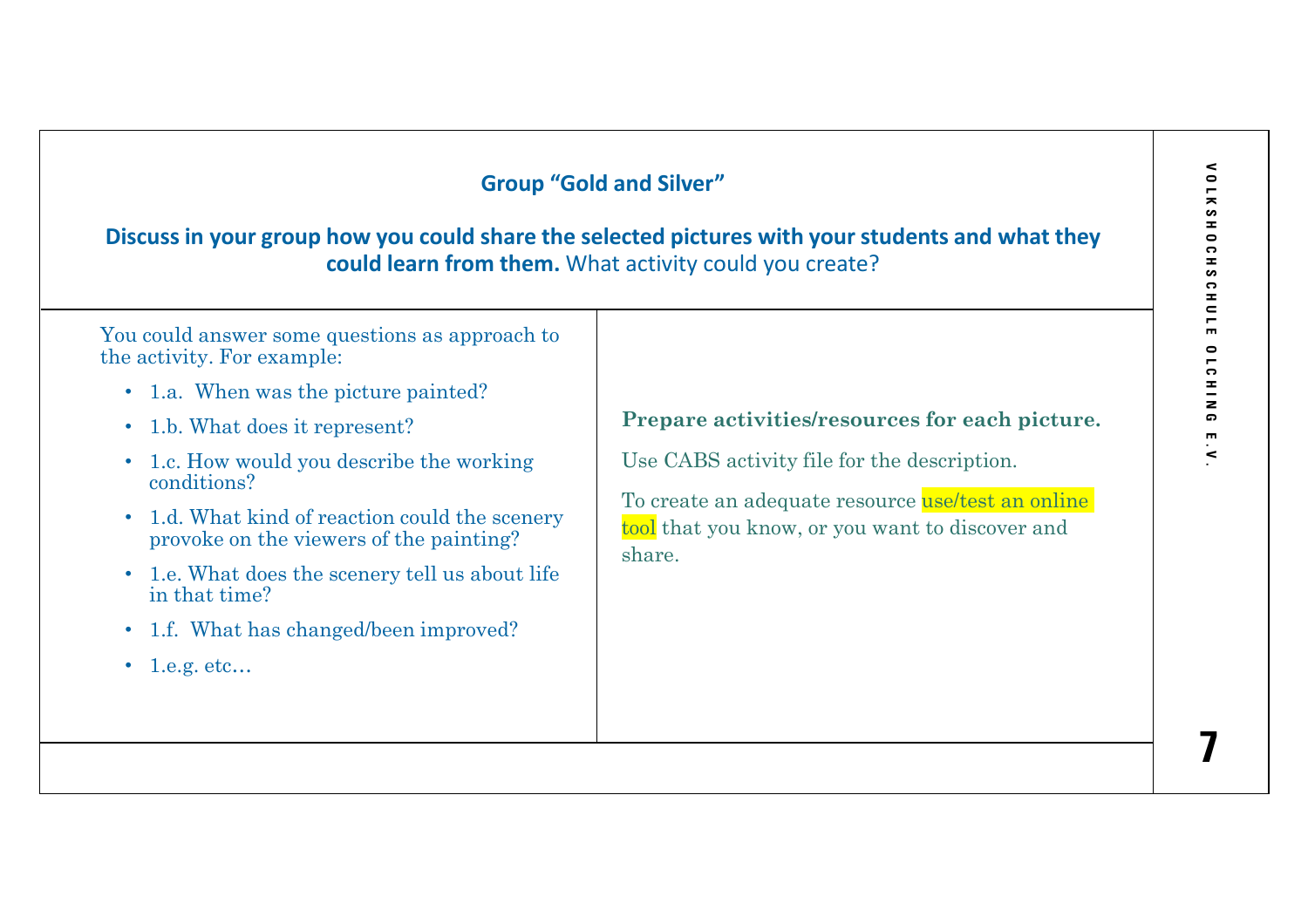

**https://artuk.org/discover/artworks/portrait-of-giovanniarnolfini-and-his-wife-115018 Portrait of Giovanni(?) Arnolfini and his Wife Jan van Eyck (c.1380/1390–1441) The National Gallery, London** 

## **Group "Mini-Maxi"**

**Suggestions of topics to work with arts as a mean of better understanding of European Cultures**

**Activity to be carried through in mixed groups**

**Choose 2-3 free art pictures in the web related to**:*Representations of fashion in paintings*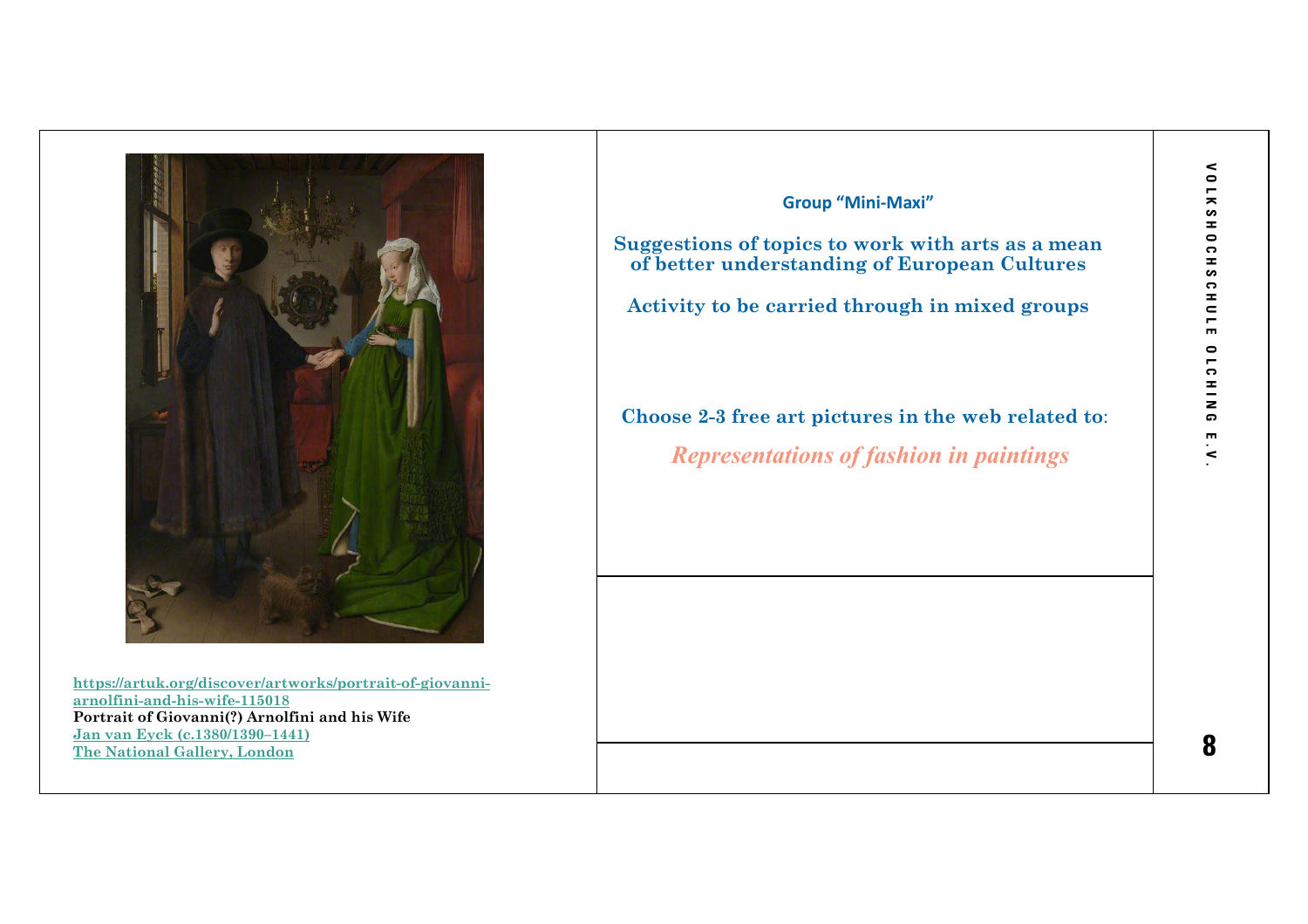## $\epsilon$ **V O L K S H O C H S C H U L E O L C H I N G E . V . Group "Mini-Maxi"** $\bullet$  $\overline{\phantom{m}}$  $\overline{\phantom{a}}$ **SHOCH Discuss in your group how you could share the selected pictures with your students and what they could learn from them.** What activity could you create? 5  $\ddot{\bullet}$  $\pm$  $\overline{\phantom{0}}$ You could answer some questions as approach to the  $\mathbf{m}$  $\bullet$ activity. For example: $\overline{c}$  $\frac{1}{2}$ • 1.a. When was the picture painted?**Prepare activities/resources for each picture.** • 1.b. What does it represent? $\bullet$  $\overline{\mathbf{m}}$ Use CABS activity file for the description. • 1.c. How would you describe the people?  $\prec$ • 1.d. What kind of reaction could the scenery To create an adequate resource use/test an online tool that provoke on the viewers of the painting? you know, or you want to discover and share.• 1.e. What does the scenery tell us about life in that time? • 1.f. What cloth/material and colours do you recognise?• 1.g. Is fashion important to you?•  $etc...$ **9**